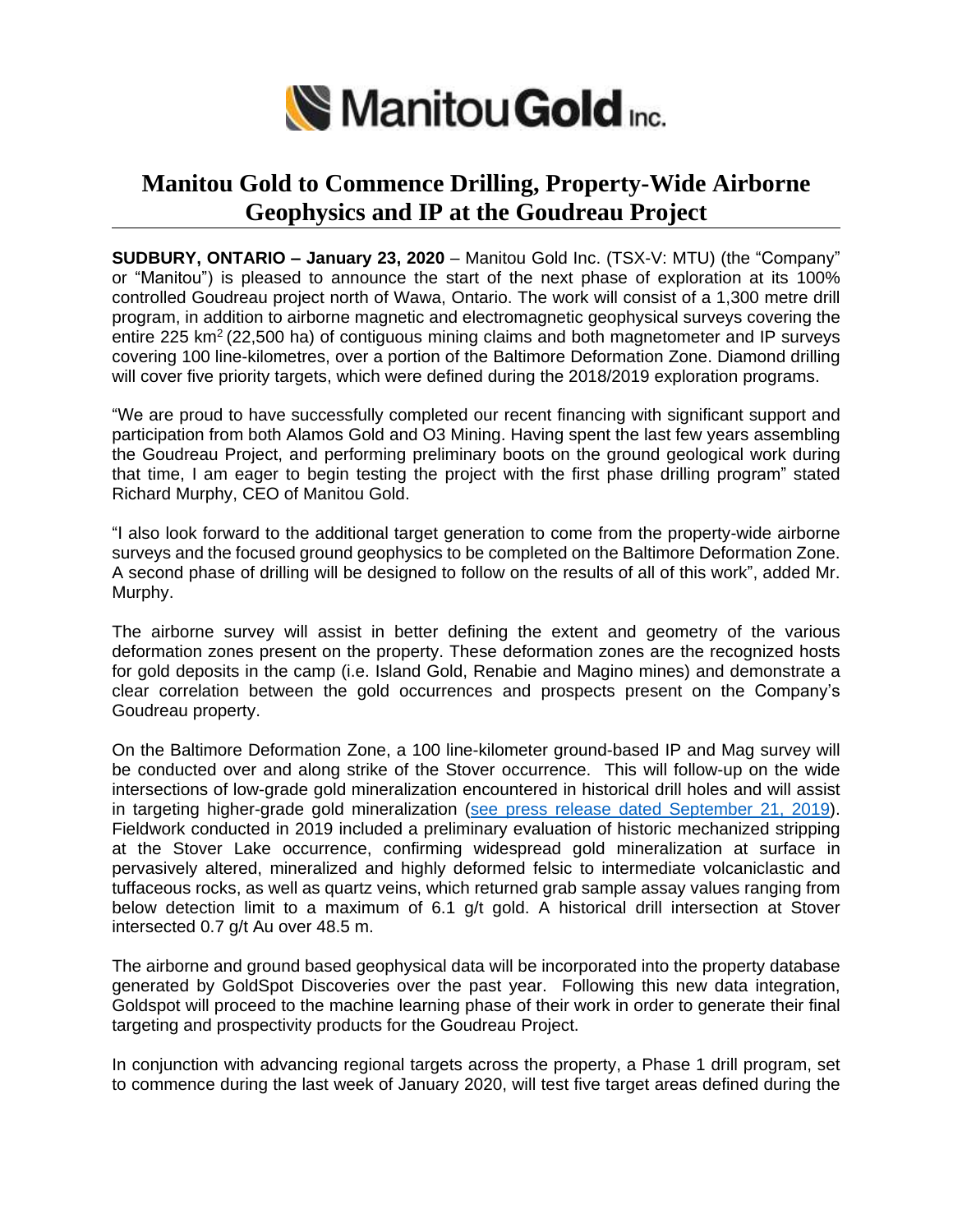

2018 and 2019 exploration programs. This first phase of the program will consist of approximately 1,300 meters of drilling.

Three to four holes will focus on testing the Reed Vein, located in the easternmost portion of the property, where sampling in the 2019 field season confirmed the presence of high-grade gold mineralization with surface samples of up to 79.9 g/t gold in a north-northeast striking shear zone in tonalitic rocks of the Missinaibi Lake batholith (see press release dated [September](https://www.manitougold.com/_resources/news/nr-20190923.pdf) 21, 2019).

In the south central portion of the Stover property, the Company will complete three to four drill holes testing the Stream showing (previously referred to as the Pileggi area), which consists of silicified and carbonate altered mafic volcanic rocks with laminated quartz veins and pyrite, chalcopyrite and pyrrhotite mineralization in discrete east-southeast trending shear zones within the broader Missinaibi Deformation Zone. Work in the 2019 field season traced gold mineralization for over 800 metres along strike and highlighted the potential for additional parallel structures. Nine (9) samples collected at the Stream showing returned and average grade of 14.2 g/t gold with six of nine samples returning more than 5.1 g/t gold. Samples ranged from 0.02 g/t to a maximum of 60.9 g/t gold. Additional previously announced grab samples collected 150 m along strike to the west yielded 9.37 g/t, 6.2 g/t and 4.1 g/t gold (see press [release](https://www.manitougold.com/_resources/news/nr-20190923.pdf) dated [September](https://www.manitougold.com/_resources/news/nr-20190923.pdf) 21, 2019). Drilling in the area will focus on testing the down-dip and down-plunge potential of the gold mineralization in old surface trenches and blast pits.

In the western portion of the property, the Company will test the down-dip and down-plunge potential of the Rockstar vein, where mechanized stripping and channel sampling in 2018 and 2019 successfully exposed the up-dip extension of the Rockstar vein. Channel sampling, completed on 10 m intervals across the main vein, returned an average grade of 3.0 g/t gold over 1.5 m over the exposed strike length of approximately 100 m (see news [release](https://www.manitougold.com/_resources/news/nr-20190731.pdf) dated July 31, [2019\)](https://www.manitougold.com/_resources/news/nr-20190731.pdf). Previous operators of the Rockstar property drilled 12 exploration holes to maximum depths of 100 m below the currently stripped portion of the Rockstar vein, but were prohibited from drilling to the east due to a previous property boundary, which has since been consolidated by Manitou Gold. The eastern extension of the Rockstar vein system has not been drill tested to date.

The Company also plans on testing the Tracanelli occurrence, where exploration work in 2018 confirmed the presence of four separate, structurally controlled vein systems, referred to as the Sunday vein, Balsam vein, 110 vein and 150 vein. Individual veins have been observed at surface in separate areas measuring up to 3 m in width and ranging from 15 m to 30 m long. The broader vein systems are exposed over total strike lengths ranging from approximately 40 m to 100 m and are open along strike to the west and northwest. Twenty-three grab samples collected in 2018 from these vein systems returned an average value of 7.6 g/t gold, with individual assays ranging from 0.03 to 137.5 g/t gold (see news release dated [September](https://www.manitougold.com/news/news-releases/manitou-gold-provides-exploration-update-for-its-rockstar-property-in-the-goudreau-belt) 24, 2018).

On its 100% owned patented lands, located in the Goudreau-Localsh deformation zone, the Company will follow-up on high priority targets generated during the 2018 field season. Drilling in this area will focus on testing a coincident Soil Gas Hydrocarbon (SGH) and IP resistivity/chargeability anomaly (see news [release](https://manitougold.com/news/news-releases/manitou-gold-commences-field-exploration-at-its--goudreau-properties) dated May 9, 2018) that is located in a low lying valley that could not be excavated during the fall 2018 mechanized stripping program [\(see](https://manitougold.com/_resources/news/nr-20190108.pdf) news release dated [January](https://manitougold.com/_resources/news/nr-20190108.pdf) 9, 2018) and requires testing by drilling. (see figure 1)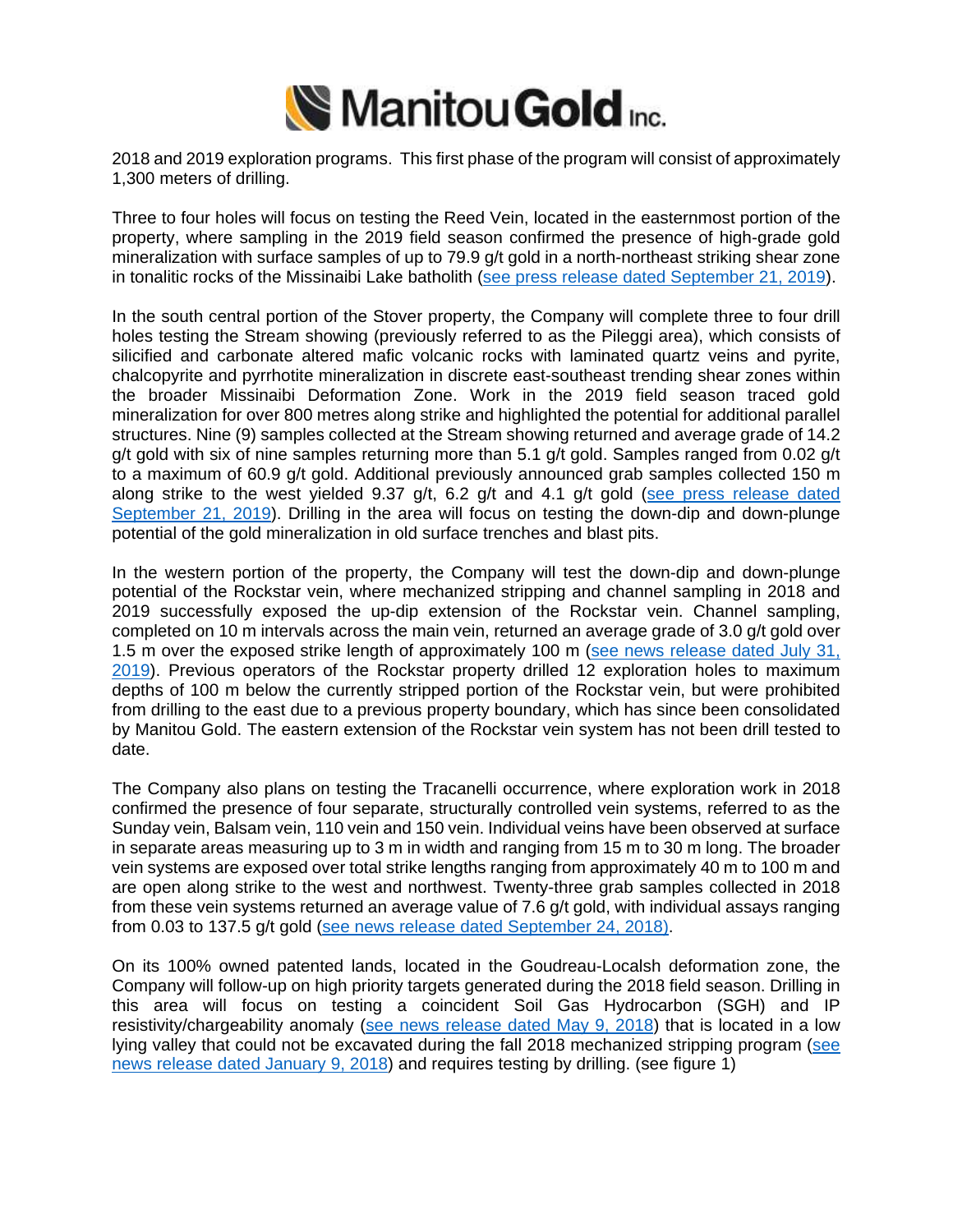

Figure 1



Grab samples are selected samples and are not representative of the mineralization hosted on the property.

Richard Murphy, P.Geo is the qualified person responsible for the technical content contained in this release. He has reviewed and approved the content herein.

Samples reported herein were transported in sealed bags to Activation Laboratories assay lab in Thunder Bay, Ontario. Samples were then crushed to 75% passing 2mm, split, then pulverized to 85% passing 75 microns. Using a riffle splitter, a 50g sub-sample was created. Then, 50g fire assays were performed with an AA finish. Over limit analysis was performed on all primary assay results  $>3$  g/t Au. All over limits were tested by fire assay with gravimetric finish.

For grab samples, Manitou Gold relies on the laboratory quality assurance and quality control program. A certified assay standard, blank or duplicate sample is submitted at regular intervals. Standard analytical results are checked for statistical accuracy.

For further information on Manitou Gold Inc. contact: